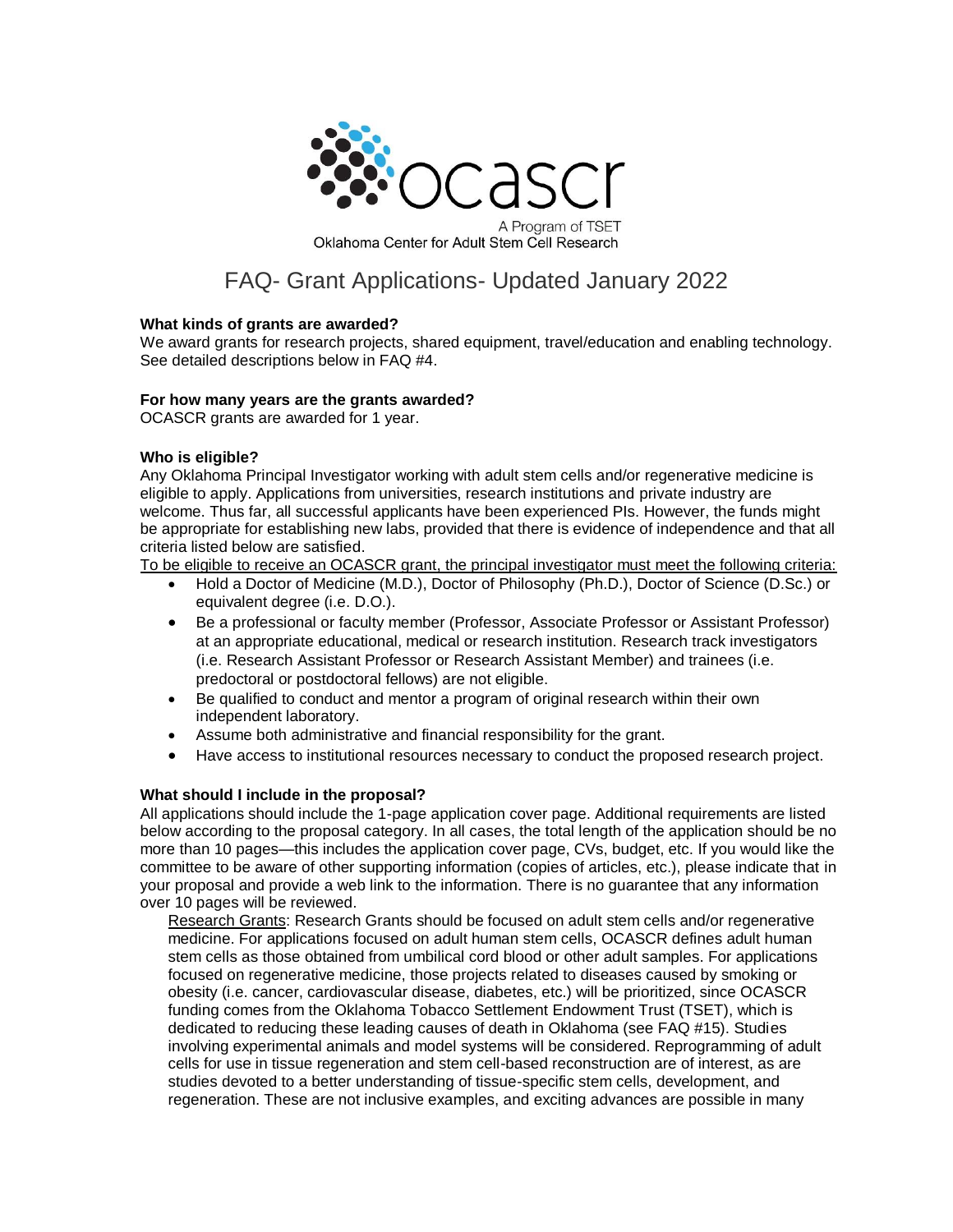areas of adult stem cell and regenerative medicine research. For Research Grants, up to five pages of narrative (Arial, 11 pt font) are permitted and can be described with your format of choice (i.e. Aims, preliminary results, rationale, research plan). In addition, you may attach highly selected references. Small equipment (<\$10,000) can be included in your research budget as long as it is necessary for the research. The application will include the following:

- Application cover page
- NIH Biosketch form(s)
- PHS 398 Budget form—Do not include indirect costs (see FAQ #8)
- No more than 5 pages of narrative
- Highly selected references
- Other supporting documents

Shared Equipment Grants: Requests for shared equipment should include a manufacturer's quote, information about users, and the location where the equipment will be housed. If matching funds are available for the purchase of large equipment (>\$50,000), please indicate this on the cover page of the proposal. Please acknowledge in your proposal that the equipment will be part of a virtual OCASCR core facility and available to investigators in other Oklahoma institutions, regardless of where the equipment is housed. The budget should only include the cost of the equipment. It is assumed that personnel or supply costs will be absorbed by the institution or charged to users. The application will include the following: Application cover page

- NIH Biosketch form(s)
- No more than 5 pages of narrative
- Highly selected references
- Other supporting documents
- Manufacturer's quote: We understand that the length of the quote may cause the proposal to exceed ten pages.

Education and Travel Grants: Requests can be made for support for the PI to attend educational opportunities regarding stem cells and/or regenerative medicine, participate in courses, or train in other laboratories. State if you are an invited speaker and whether other funds are available. Links to web site announcements should be provided. . Support will also be considered for "minisabbaticals" to learn stem cell and regenerative medicine-related technology. The application will include the following:

- Application cover page
- NIH Biosketch form(s)
- No more than 5 pages of narrative. Provide information about what you hope to learn and how it would apply to your work in Oklahoma. Also provide some narrative about how you will share the knowledge that you will obtain when you return to Oklahoma.
- Other supporting documents: Include the announcement of the meeting and or a letter from the scientist that will be doing the training.

Enabling Technology Grants: Investigators with current OCASCR funding or federal funding for stem cell and/or regenerative medicine research may apply for help in obtaining enabling technology, such as commercially available animal models, monoclonal antibody preparation, or genetic assays. The enabling technology should have the potential to make the investigator's stem cell and/or regenerative medicine research more competitive for subsequent or additional federal funding. The application will include the following:

- Application cover page
- NIH Biosketch form(s)
- PHS 398 Budget form
- 5 pages of narrative
- Highly selected references

Other supporting documents. Include the abstract and budget pages for ongoing NIH, NSF or OCASCR grants that currently support your stem cell and/or regenerative medicine studies.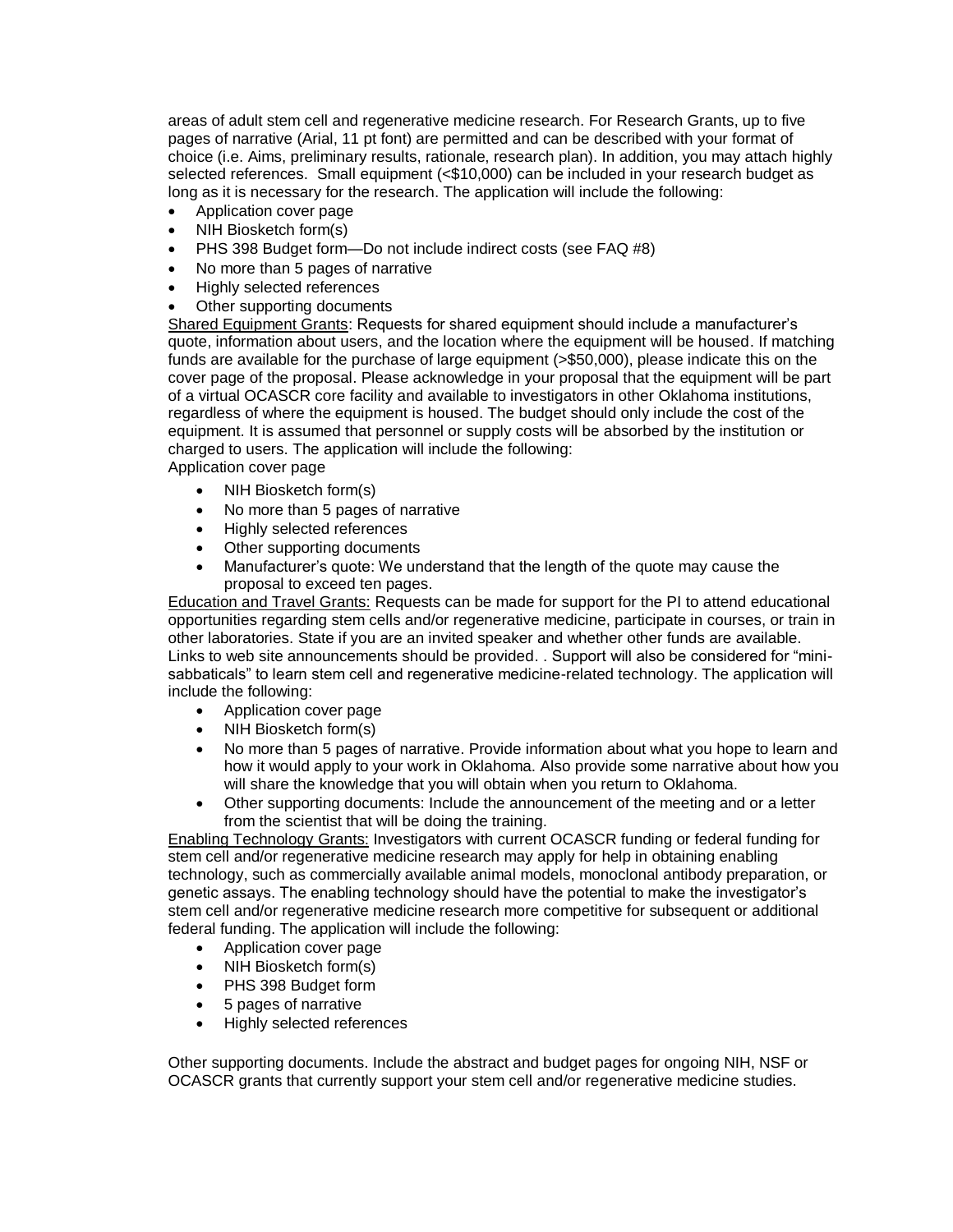Other: OCASCR is aware that there may be other valuable ways to support adult stem cell and regenerative medicine research, and inquiries are welcome. For example, partial salary support might be requested for personnel in core facilities that are heavily used by OCASCR grantees. A successful proposal would have to document need and show how this funding mechanism would be uniquely valuable. The application will include the following:

- Application cover page
- NIH Biosketch form(s)
- PHS 398 Budget form
- 5 pages of narrative
- Highly selected references
- Other supporting documents

# **That is a lot of information to include in 10 pages. Can I include more pages so the committee will understand my research?**

No. In general, the most important part of your proposal is the 5 pages of narrative and the lay language paragaph. The application cover page should only be one page. Signatures will be obtained if you are awarded a grant. Only include highly selected references. Provide a link to other references if absolutely needed.

An example of the expected page count is as follows:

- Cover page: 1 page (*All the extraneous instructions and spaces in the template can be deleted to ensure that the cover page does not exceed one page; use a readable font size that will allow you to adhere to the word limit and space limitation.*)
- NIH Biosketch: 2 pages
- Budget: 1 page
- Narrative: 5 pages
- Selected references: less than 1 page

# **I need more pages for the NIH Biosketch, is that allowed?**

Your proposal should be only 10 pages. To condense the biosketch to 2 pages only include recent projects, publications, and funding.

# **How much should I request in my budget?**

There is no formal limit but it would be unlikely for a Research Grant to be funded for more than \$150,000 in direct costs per year. To date, most awards have averaged around \$100,000. The purpose of the grants is to provide seed funding, and we aim to support as many worthwhile projects as possible. Please go to our website at [www.ocascr.org](http://www.ocascr.org/) to see what grants were successful in the past.

# **What should I leave out of the budget for the proposal?**

The OCASCR Governing Board has authorized 12% for indirect costs for research grants. Don't include indirect costs in your budget request, since this will be automatically added for non-equipment costs on Research Grants. Education and equipment grants will not have indirect costs. Do not include travel in your budget. You can apply for a travel grant if needed.

# **Are PI salaries allowed in OCASCR grants?**

Yes.

# **Can I include a Co-PI?**

Yes and no. One scientist will apply for and receive a grant. That one scientist will be responsible for obtaining signatures, reports, and other communication related to the grant. IF the co-PI is at another institution, when the signature forms are returned, there must be information about the budget that should be attributed to the other PI. Another purchase order may need to be created but we can work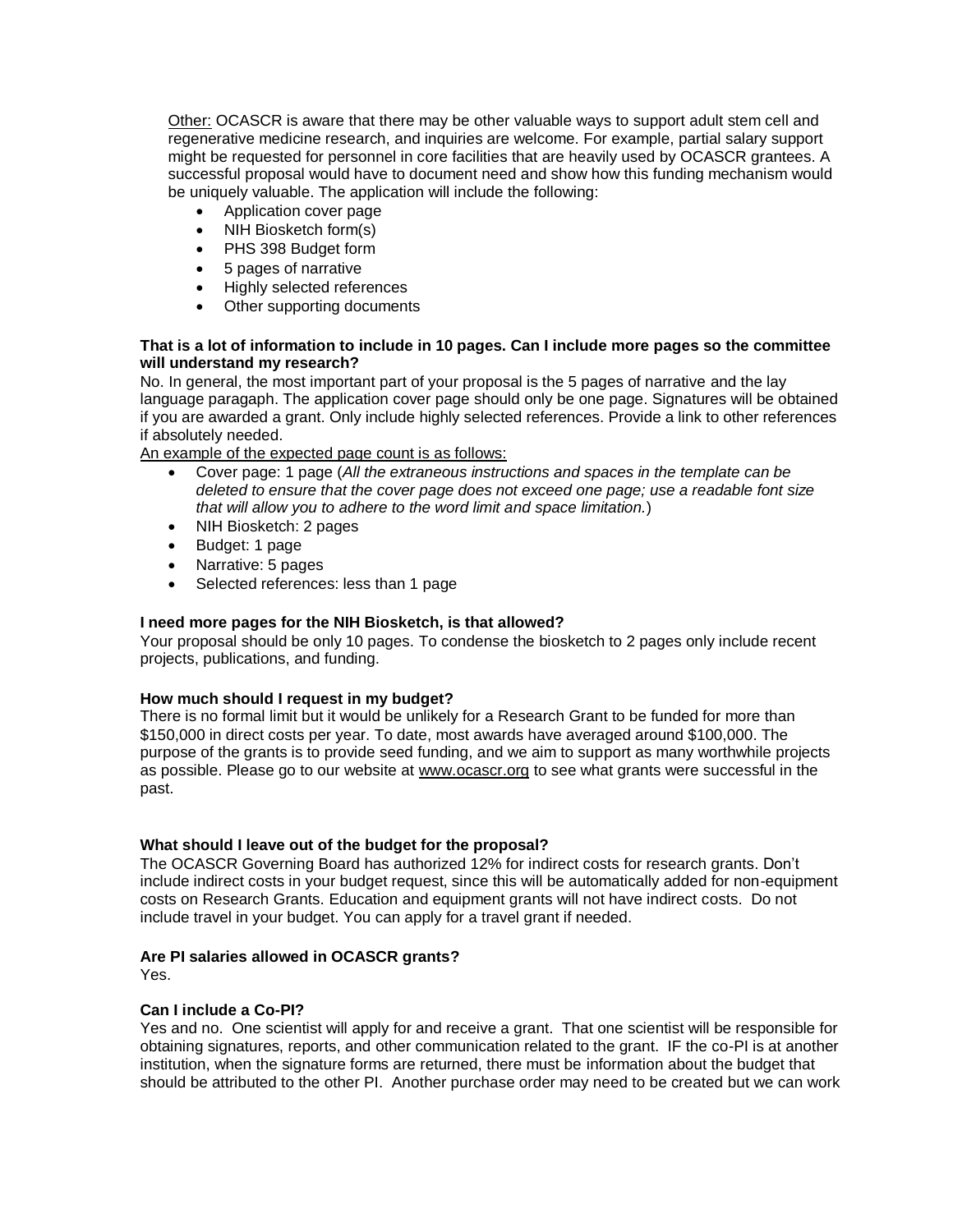out the details of that after the award has been made. For the application, some discussion in the narrative would be beneficial indicating what the Co-PI will be doing and how it enhances the project.

### **My research is very complicated and it is hard to put in lay language on the grant cover page. Does it really need to be at an 11th grade level?**

The lay paragraph is very important and will become publicly available if an award is made, so an average person should be able to understand it. Please have a non-scientist evaluate the paragraph for clarity prior to submitting your proposal. We recommend: "If your mother doesn't understand it, then you need to rework it." The paragraph should include what your project is, how you will do it, and how it will ultimately benefit the community. If the lay paragraph is difficult for the average person to understand, the proposal may be administratively denied. An example of an appropriate lay paragraph follows:

*Our bodies have the capacity to repair themselves through an intricate process that closes the wound and returns the damaged tissue to a functional state. This works remarkably well when we are young, but not as well when we age. Non-healing chronic wounds commonly occur in the elderly and those who have poor circulation due to diabetes or immobility. There is a tremendous need for new technology to solve the medical problems of non-healing wounds, and this can only come through a better understanding of the repair process. Injured or stressed tissues produce a small protein signal called platelet-derived growth factor (PDGF). Some cells have specific PDGF-receptors located on the cell surface that allow them to sense PDGF in the wound environment. PDGF stimulates wound repair, but too much PDGF causes scar tissue. Therefore, our bodies must maintain a careful balance for proper healing. Some adult stem cells, called mesenchymal stem cells (MSCs), have PDGFreceptors. It is not known why MSCs have PDGF-receptors or if they are important in the overall wound-repair process. We hypothesize that MSCs may hold the key to optimal tissue repair via their response to PDGF in the wound environment. The studies in my laboratory are designed to understand how PDGF works in wound repair and how MSCs are involved. We study genetically engineered mice with altered PDGF receptors in their MSCs to understand how they are involved in wound repair. By understanding the function of MSCs we hope to improve therapies for chronic wounds.*

Furthermore, although your proposal will be evaluated by highly qualified scientists, they will not necessarily be familiar with jargon specific to your field. We recommend that you have a scientist outside your field read your lay paragraph to ensure that it is clearly written.

#### **How/where do I submit the application?**

Submit the application form and supporting documents as one PDF file via email to [cascr@ocascr.org](mailto:cascr@ocascr.org) with subject line "grant request". Do not send the proposal to any other email. You will receive a return email indicating delivery. If you do not receive a return email within 24 hours after the grant deadline, please contact Kelly Gentry at [kelly-gentry@ocascr.org-](mailto:kelly-gentry@ocascr.org-) 405-271-7473.

## **Do I need to get signatures from my research office?**

You need to determine what the procedure is for your organization. If your organization requires a "routing" sheet, it is your responsibility to obtain it. OCASCR will accept all proposals that are sent to the email with or without a "routing sheet". Signatures will be obtained if funding is approved.

#### **How are the proposals evaluated?**

The applications are evaluated in periodic meetings of the OCASCR Steering Committee, which uses procedures typical of other review groups (i.e. NIH study sections). An important difference is that the Steering Committee does not expect OCASCR applications to reflect mature projects with extensive preliminary data. However, the projects must have merit that the public can understand. As is always the case, applications are ranked relative to each other with respect to scientific merit and feasibility and must be applicable to adult stem cell and/or regenerative medicine research. Since OCASCR funding comes from the Oklahoma Tobacco Settlement Endowment Trust (TSET), which is striving to reduce preventable deaths in Oklahoma caused by smoking and obesity, the Steering Committee will prioritize applications related to diseases associated with smoking or obesity (i.e. cancer,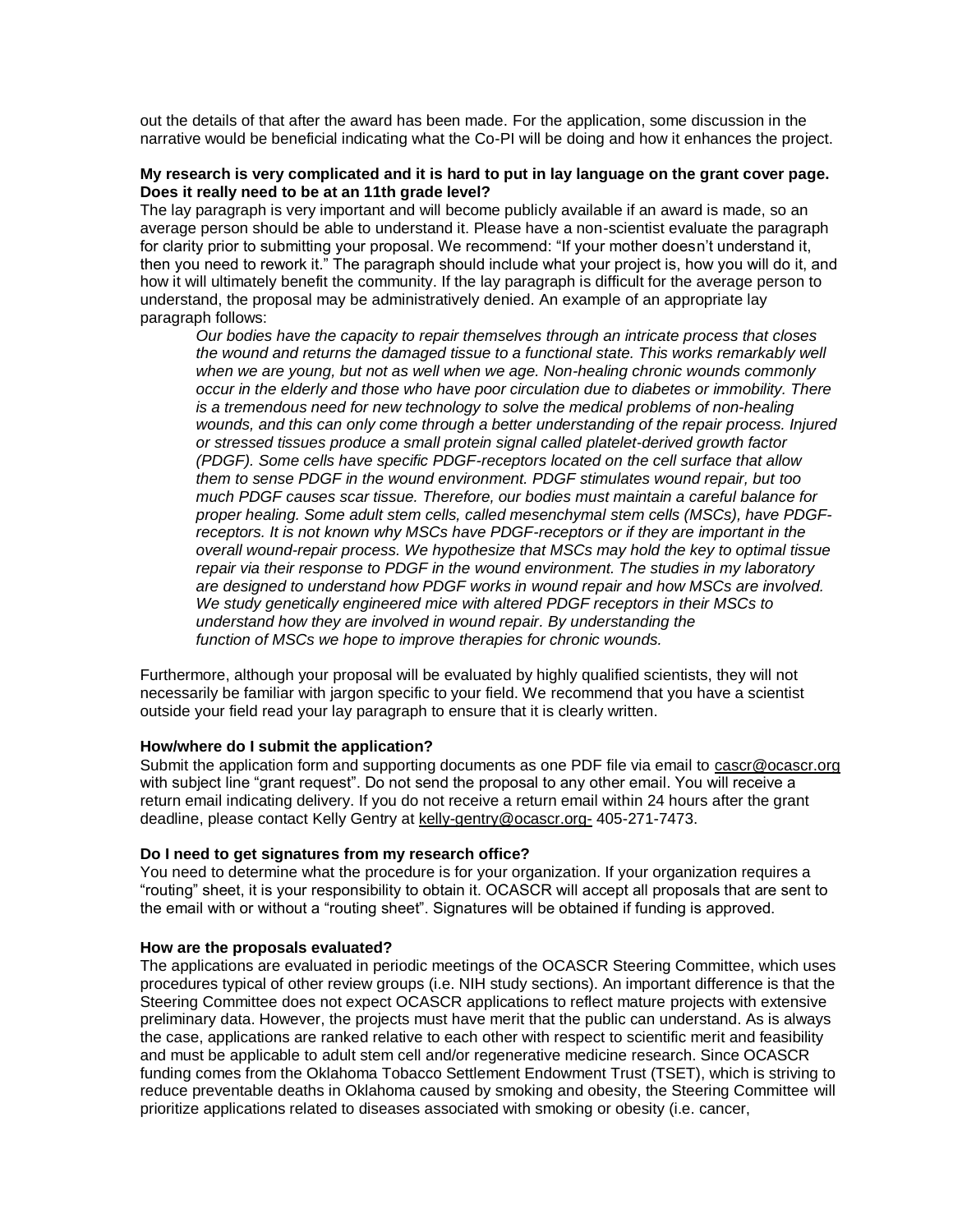cardiovascular disease, diabetes, etc.). However, scientific merit is still the top evaluation criteria for the Steering Committee, so any project related to adult stem cell and/or regenerative medicine research will be seriously considered.

## **If I do not receive funding, will I get feedback?**

No. In general, most successful proposals have:

- Direct relevance to adult stem cells and/or regenerative medicine
- Historical success of the PI in the proposed area of research
- Clear evidence of independence and sound training
- Ability to communicate significance to a lay audience
- Likelihood of obtaining support from a major funding agency

**Will you buy equipment for my lab?** Requests for small equipment (<\$10,000) can be included in a Research Grant budget, provided the equipment is critical for the proposed research. OCASCR also awards Shared Equipment Grants, which facilitate purchase of equipment that becomes available to all Oklahoma scientists via the virtual OCASCR Core Facility—regardless of whether the equipment is housed in an individual lab or in an institutional core facility. A list of such equipment is maintained on our website at [www.ocascr.org.](http://www.ocascr.org/) Large equipment purchased through this Shared Equipment Grant mechanism (>\$50,000) is often complemented with matching funds. Smaller shared equipment is also available through this mechanism, particularly during the January application cycle.

**What is an Education and Travel Grant?** OCASCR will provide funding for scientists to attend training/meetings. Some awards have been used to attend a scientific meeting, while others have been used to pay for travel and lodging while working with a scientist in another city. We want to facilitate acquisition of knowledge for Oklahoma scientists. When you write your proposal, tell us explicitly about the training opportunity you are seeking and how it will facilitate your work with adult stem cells and/or regenerative medicine. In addition, please explain how you will pass on the information gained to others. As detailed above, all awardees must be regular faculty members.

**How is OCASCR funded?** OCASCR funding comes from the Oklahoma Tobacco Settlement Endowment Trust (TSET). The funding began in April 2010, was increased in 2011, and is expected to continue as long as progress is being made. We have made a commitment to the board of TSET to be good stewards with the funds. Hence, the administrative costs for OCASCR are merely 5%. As we expanded OCASCR's focus to include research on regenerative medicine starting in 2019, we are particularly seeking regenerative medicine grants with a relationship to diseases caused by smoking and obesity (i.e. cancer, cardiovascular disease, diabetes, etc.), since the mission of TSET is to reduce preventable deaths in Oklahoma caused by these two major risk factors.

## **What if I want to do stem cell and/or regenerative medicine research but I do not meet the eligibility criteria?**

We want to encourage new scientists to explore adult stem cell and regenerative medicine research. However, support for those without appropriate academic rank must come via grants awarded to an independent principal investigator.

**What if I receive funding and then leave the state?** OCASCR funds are exclusively for research conducted in Oklahoma. Transfer of a project to another PI is theoretically possible but would be considered on a case-by-case basis and would not be guaranteed. Formal collaborations with investigators elsewhere are encouraged. Teamwork between scientists within the state could also be helpful.

## **What if I don't use all the funds in the specified time frame?**

Any funds remaining at the end of the funding period are forfeited by the scientist.